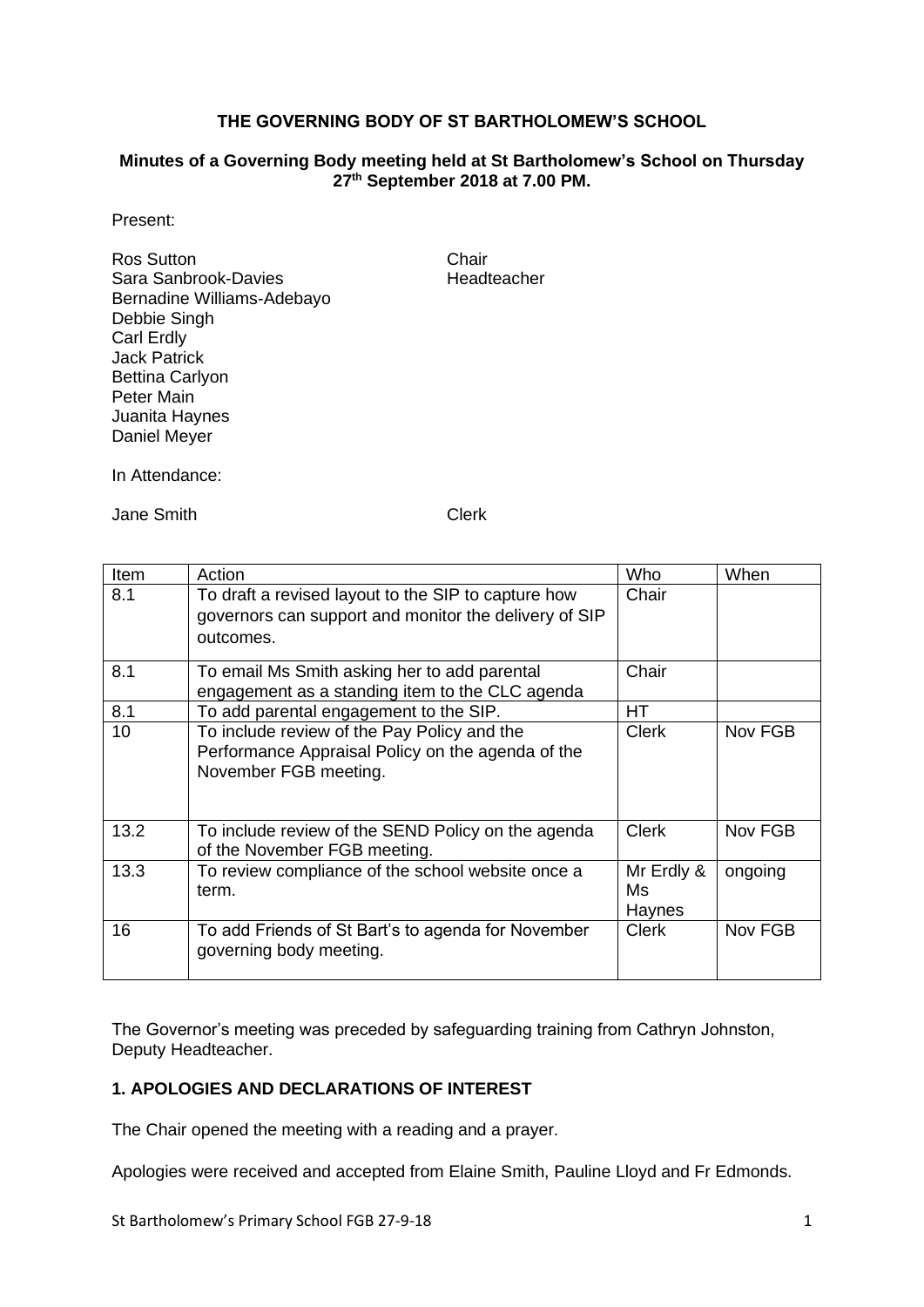Fr Kingston and Fr Tiernan were not in attendance.

**1.1 Declarations of Interest:** There were no declarations of interest in items on the agenda.

**1.2 Register of Business Interests:** Some governors had completed the Register of Business and those who had not done so were asked to forward to the School Business Manager as soon as possible.

### **2. ELECTION OF CHAIR AND VICE CHAIR**

#### **2.1 To elect a Chair to serve from Autumn 2018**

The clerk asked for nominations or self nominations for the position of Chair of the governing body.

Ros Sutton was nominated and seconded for the position of Chair of the governing body.

Ms Sutton accepted the nomination and left the room whilst her position was being considered.

An open vote took place and there was a unanimous vote in favour of Ms Sutton becoming Chair.

It was therefore **RESOLVED** to appoint Ms Sutton to the position of Chair of the Governing Body of St Bartholomew's School for a period of one year.

Ms Sutton returned to the meeting room and was congratulated.

Ms Sutton took up the role of chairing the meeting.

#### **2.2 To elect a Vice Chair to serve from Autumn 2018**

Carl Erdly was nominated and seconded for the position of Vice Chair of the governing body.

Mr Erdly left the room whilst his position was being considered.

An open vote took place and there was a unanimous vote in favour of Mr Erdly becoming Vice Chair.

It was therefore **RESOLVED** to appoint Mr Erdly to the position of Vice Chair of the Governing Body of St Bartholomew's School for a period of one year.

Mr Erdly returned to the meeting room and was congratulated.

The Chair thanked Jack Patrick, the outgoing chair of the Resources Committee, for his hard work both as chair of the committee and as a governor and in particular his considerable contributions to Pupil Premium. Mr Patrick confirmed that he would attend the Resources Committee in October but that this would be his last governing body meeting.

#### **2.3 To elect chairs for the following Committees to serve from Autumn 2018:**

- CLC Committee Elaine Smith was nominated and seconded as Chair of CLC. There was a unanimous vote in favour of Ms Smith becoming Chair of CLC.
- Resources Committee

Peter Main was nominated and seconded as Chair of the resources Committee. There was a unanimous vote in favour of Mr Main becoming Chair of the Resources **Committee.**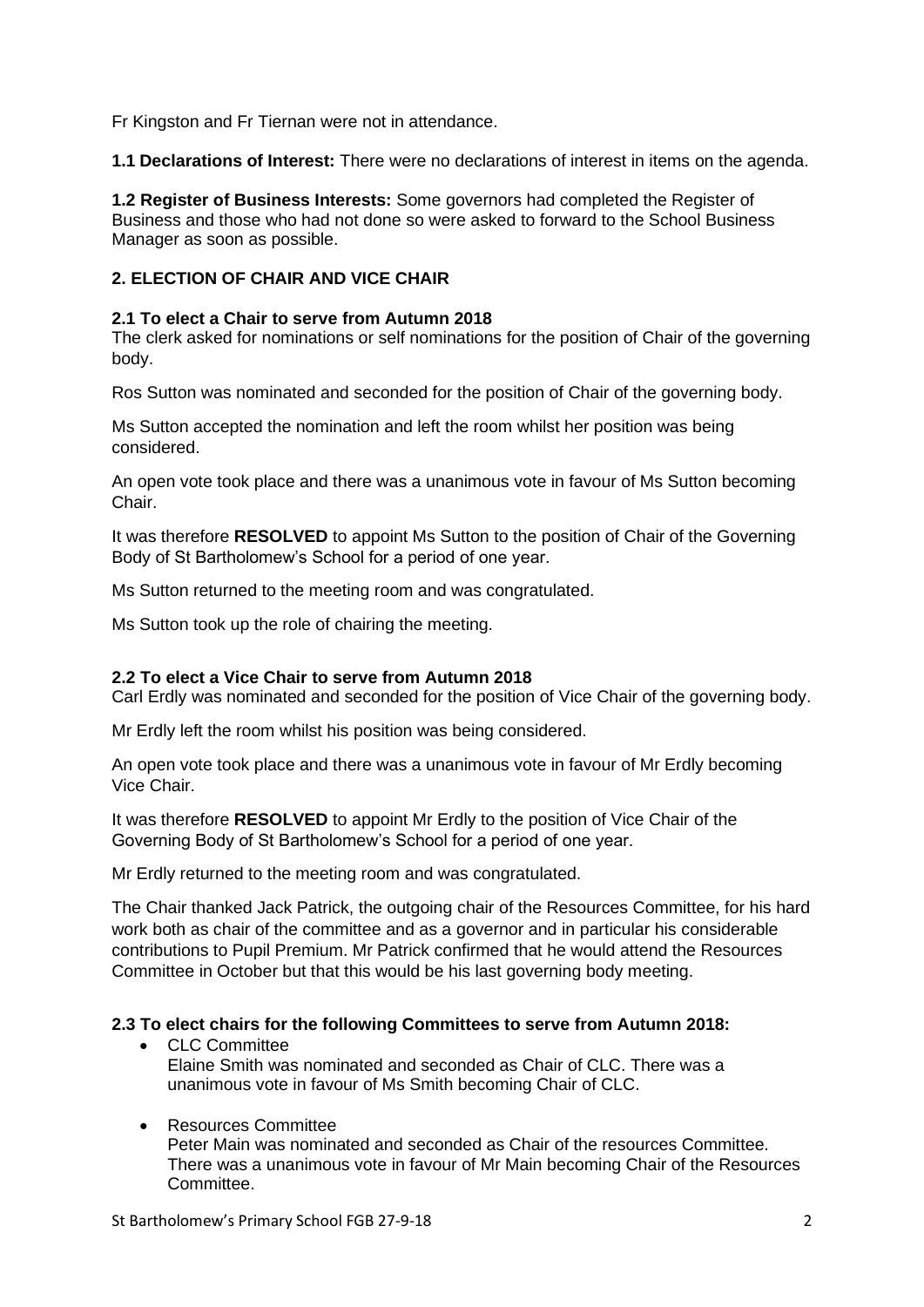- Communication Working Group the work of this group is included in the CLC.
- Working Group on Academisation the work of this group is included in the CLC.

# **4. TO AGREE THE ORDER OF BUSINESS OF THE MEETING**

The order of business of the meeting was **AGREED.**

### **5. MINUTES OF THE LAST MEETING AND MATTERS ARISING**

a) To approve the minutes of the last Governing Body meeting held on the 5<sup>th</sup> July 2018

It was **RESOLVED** that the minutes be approved and signed as a true record subject to the removal of an 'r' in Ms Williams-Adebayo's name on pages 1 and 3.

b) Matters arising from the Governing Body meeting held on the 5<sup>th</sup> July 2018, not included elsewhere on the agenda.

*Item 11:* The Chair gave an update on the planning application for Brasted Close. She said she had submitted comments on behalf of the governing body and the school had given comments separately. She said that it had been made clear that the governors and the school were not opposed to reasonably priced housing. However concerns were expressed about the lack of communication, disruption to the school during the building works, the closeness to the school boundary of the proposed buildings and the fact that the bedrooms overlooked the school playground.

Mr Patrick said he had experience of the planning process elsewhere and errors in the process can led to the process having to be restarted. At the consultation meeting at the Civic Suite all the team from the developers had been present and only two staff from the Council. They were not open to adverse comment and had appeared defensive. The Chair said she would resend her comments and the Headteacher said that the consultation had been highlighted again to parents in the school newsletter. It was unclear when the deadline for comments was although it was thought that it was 5<sup>th</sup> October 2018.

# **6. GOVERNING BODY UPDATE**

### **6.1 Changes to the Governing Body:**

Mr Patrick's term of office expires on 21<sup>st</sup> October 2018. The Chair said she had written to the PCC asking for a replacement foundation governor to be appointed. The Headteacher said there are four or five possible parent governors and Ms Singh said she had been contacted by four people interested in finding out more about the role. There is a two week voting period following the close of nominations. It is hoped that the new parent governors and the foundation governor will have taken up their positions in time for the next governing body meeting. The Chair said it is important that the governing body is as inclusive and skilled as possible reflecting all parts of the community. In response to a question from Mr. Main, the Headteacher said that governors can claim reasonable expenses to cover caring responsibilities so that this is not a barrier.

### **6.2 DBS checks:**

The Headteacher confirmed that DBS checks were complete.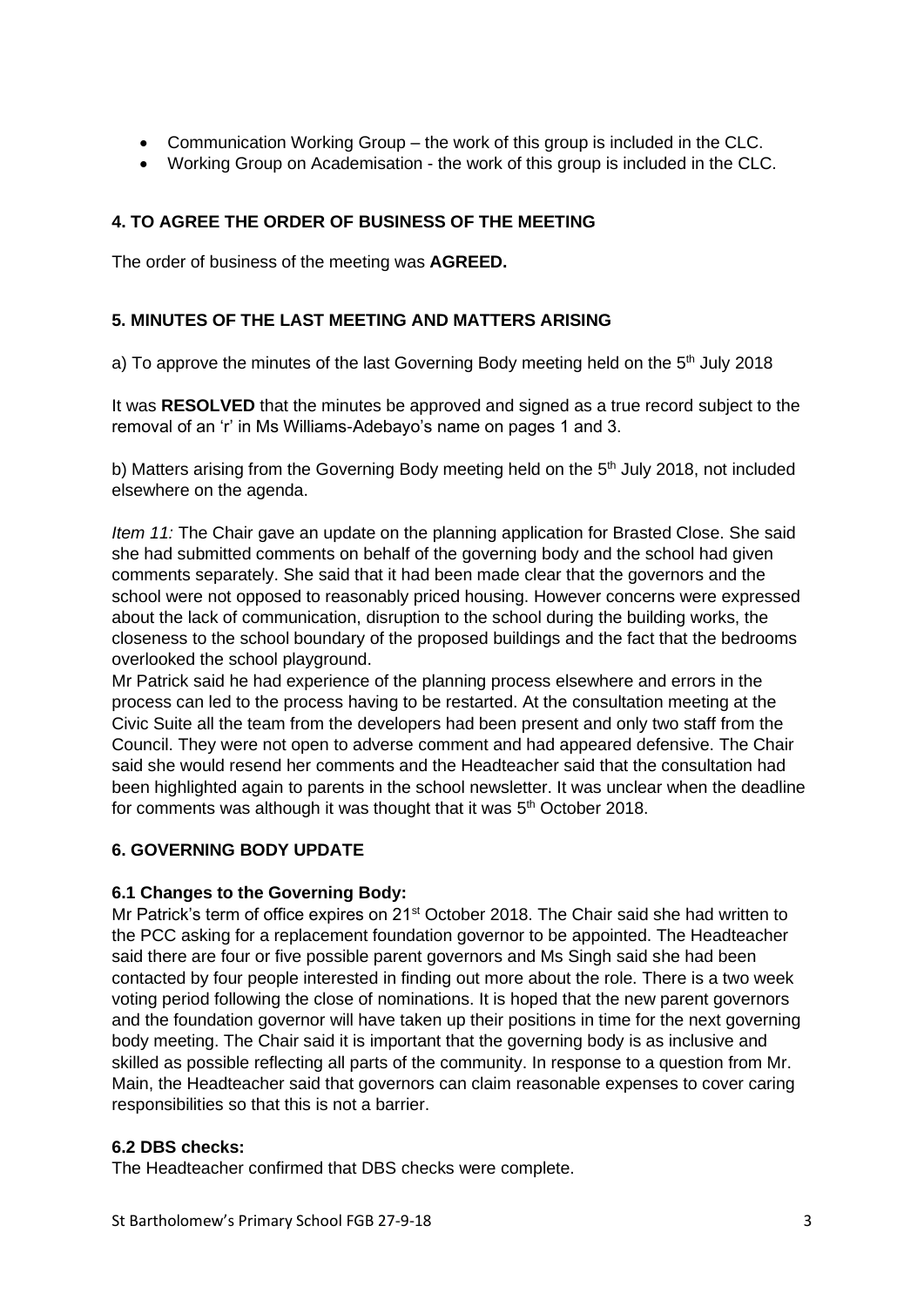# **6.3 Governing Body Code of Conduct:**

Governors **RE- ADOPTED** the school's Code of Conduct. It was signed by all the governors present at the meeting.

### **6.4 Action Plan for 2018-19:**

The Chair posed a question about how governors can be involved most effectively in monitoring the School Improvement Plan (SIP). The Headteacher said the focus this year is on Maths, writing and PHSE. She suggested that governors visit for a day or half day to look at Maths across the school and, later in the year, writing, from EYFS to Year 6. This would give a good overview of the school and an opportunity to see progression. Governors noted that CLC look at the SIP in detail and that it is an evolving document. The Chair said it is important for subject lead governors to continue to visit and the Headteacher emphasised the benefits of looking across the whole of the curriculum.

### **Dates of Governor Visits (times tbc)**

| 13 <sup>th</sup> November 2018 (anti-bullying week) | PHSE and collective worship                    |
|-----------------------------------------------------|------------------------------------------------|
| $7th$ March 2019                                    | Maths including looking in children's books to |
|                                                     | observe progress.                              |
| $1st$ May 2019                                      | Writing including looking at children's books  |

Mr Meyer said there is an open invitation to all governors to attend CLC and the next meeting is on 22<sup>nd</sup> November. He also invited governors to Stay and Play for parents in October. The details are on the website and in the newsletter and he asked governors to contact him if they would like to attend.

### **6.5 Review of committee membership and link governor responsibilities:**

The Chair said that all governors are invited to both CLC and Resources Committee.

### Pay Committee and Pay Appeals Committee:

The Pay Committee is drawn from the Resources Committee (Mr Patrick, Ms Smith, Mr Erdly and Ms Sutton, with Mr Main replacing Mr Patrick after 21st October 2018) The Pay Appeals Committee will be drawn from the pool of all governors as necessary and depending on availability.

Link governor responsibilities: Mr Main said that he would no longer be the link governor for Spanish but would continue as Maths link governor. Ms Sutton said she would be Spanish link governor.

### **6.6 Review of committee terms of reference**

The Chair reported that CLC had reviewed and re-adopted its TOR with two changes. The changes related to the names of governors on the Committee and the TORs should read 'the quorum is three governors which does not include staff members'. Governors **AGREED** to the changes in the CLC TOR.

Mr Patrick said that the review of the Resources Committee had been deferred to the next meeting and would be reported to the Governing Body at its November meeting.

The Faith Group will review its TOR in January 2019 and report back to the subsequent Governing Body meeting.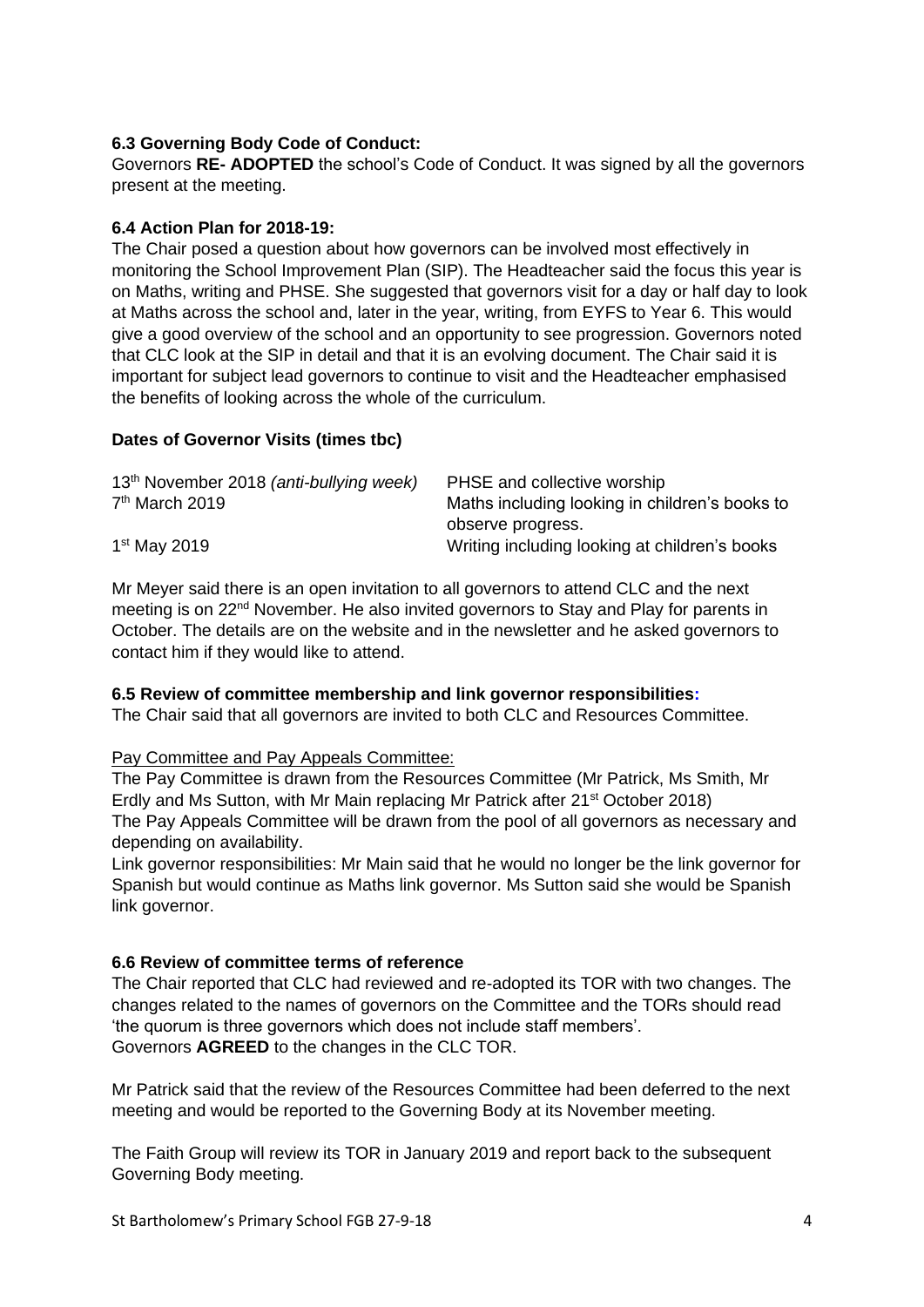The Admissions Committee will review its TOR at the Spring meeting

# **7. REPORTS FROM COMMITTEES AND WORKING PARTIES**

# **7.1 CLC Committee**

The Chair reported that the Action Plan reviewed in item 6.4 above had been discussed; Ms Johnston (SENDCo) had reported on SEND; Ms Lloyd had reported on safeguarding; and the Headteacher presented the SIP. Governors noted that, with all inspections out of the way this year, the Headteacher and the staff team can embrace being creative and promoting cross curriculum work for children's learning for life. The headline data from last summer was very good particularly for KS2 and the children and staff were congratulated. The Chair reported on her visit to EYFS (report in My Drive), noting the speech and language difficulties of some children and the patient adult support for a child with cerebral palsy who needs 1:1 support. Governors are lending their support to the preparation of an EHCP as soon as possible for this child. Cathryn Johnston's safeguarding report is in My Drive. Staff have all received recent safeguarding training and Governors had received a safeguarding presentation prior to this governing body meeting.

Mr Meyer said it had been difficult to contact Lewisham's Early Years team but that it had now been confirmed that Tiffany Gordon would be visiting the school before half term.

# **7.2 Resources Committee**

Mr Patrick reported that the Committee had discussed the charitable status of the school which is in limbo. It is difficult to expedite but he and the Chair are pursuing the issues. The end of August financial reports were in line with costs as expected. There is delay and a lack of information regarding the teachers' pay rise. The Headteacher said that the government grant of £19 per child equates to £7,226 for the school which is a long way short of funding the teachers' pay rise so it will impact negatively on the school's contingency. The pay award is complex and will have a significant impact on resources which the Headteacher and the School Business Manager (SBM) are assessing with regard to the budget. [The Headteacher has since reported that the pay award will impact adversely on the school budget by around £1000 up until March 2019 which is much better than expected. The figures for 2019/2020 financial year have not yet been assessed].

The NAHT model pay policy has been recently received but the Lewisham Model Pay Policy is outstanding. A new Assets Disposal policy was approved by the Committee. The current financial management system (Wauton Samuels) is being withdrawn and a new system has been approved.

Premises: The Committee walked around the premises and noted that the condition of the school was generally satisfactory apart from some small items. The Headteacher said that the roofing work was going well so far and that the playground has sunk again by the tree and this is being monitored. Mr Patrick said that the EYFS team had voluntarily painted the boys' toilets and there is a marked improvement. He thanked them for the exceptional donation of their time and energy.

# **7.3 Faith Group**

The Chair said that the Faith group had met and agreed to monitor collective worship twice a year. The group questioned which part of the SIP they should be monitoring and had decided to focus on whether children have the opportunity to discuss moral dilemmas so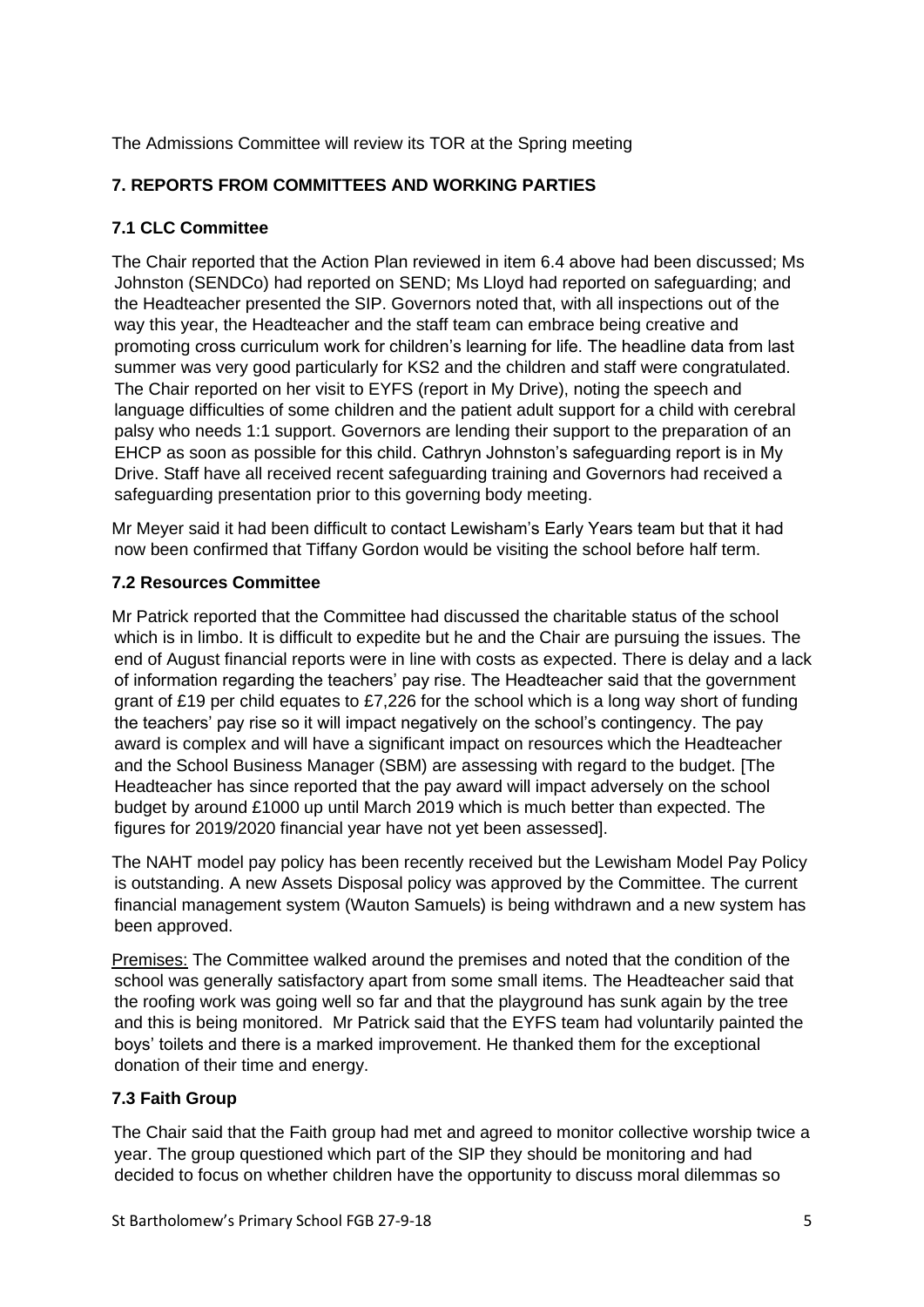that they are well prepared for their future lives. The group would be inviting children from School Council to talk about this at the next meeting.

### **8. SCHOOL IMPROVEMENT**

### **8.1 School Improvement Plan (SIP)**

The Headteacher presented the SIP and highlighted the following:

- The SIP had been discussed at CLC. It starts by outlining what has been achieved last year and includes a hexagon diagram which shows how the school sees learning this year. The Chair commented that the diagram is effective in summing up the ethos of the school on a page.
- The data will be reviewed at the next meeting when Analyse School Performance (ASP) is available but it is very positive. Greater Depth is an area for particular review. The results will be less good next year because there are children who are not able to access the curriculum fully but they will not be disapplied.
- This is the final draft of the SIP but it will change and evolve. It is in a similar format to previously but the staff have spent a lot of time reviewing it thoroughly and making changes.
- A lot of research has been carried out this summer and Mr Meyer had led a staff meeting introducing an initiative to engage staff in small action research projects on how they are going to deliver vocabulary work after half term. This will place the onus on staff and will be exciting and beneficial to their personal development. This is an opportunity to be seized by staff and is relevant to Ofsted changes towards shared discussions. Mr Meyer noted that the gap is increasing between schools which do and do not use research to inform curriculum delivery.
- At the suggestion of the Chair, governors discussed how the SIP might capture how governors will support the school to deliver the SIP outcomes. The Chair said that she would draft a revised layout including an additional column or row for governors monitoring and support and circulate it to governors for their consideration.
- Ms Singh said that parental engagement is an outcome that governors could particularly support. Governors questioned how parental engagement is measured and how do parents want to be engaged? Ms Singh said that improving parental engagement across the whole school could be a SIP outcome. It is important to gain a better understanding of what parents want, how to represent all parents including those who don't currently access what is offered. She said that there is an opportunity to look at alternatives to fundraising and focus groups. The Headteacher said that the parents questionnaire had taken place last Spring and would be done again next Spring. In the meantime the Welcome to parents evening would be a good opportunity to ask how parents feel engagement is going so far and is there anything that could be done better. Parental engagement will be a standing item on the CLC agenda and the Headteacher said she would add it to the SIP.

**Action 1:** Chair to draft a revised layout to the SIP to capture how governors can support and monitor the delivery of SIP outcomes.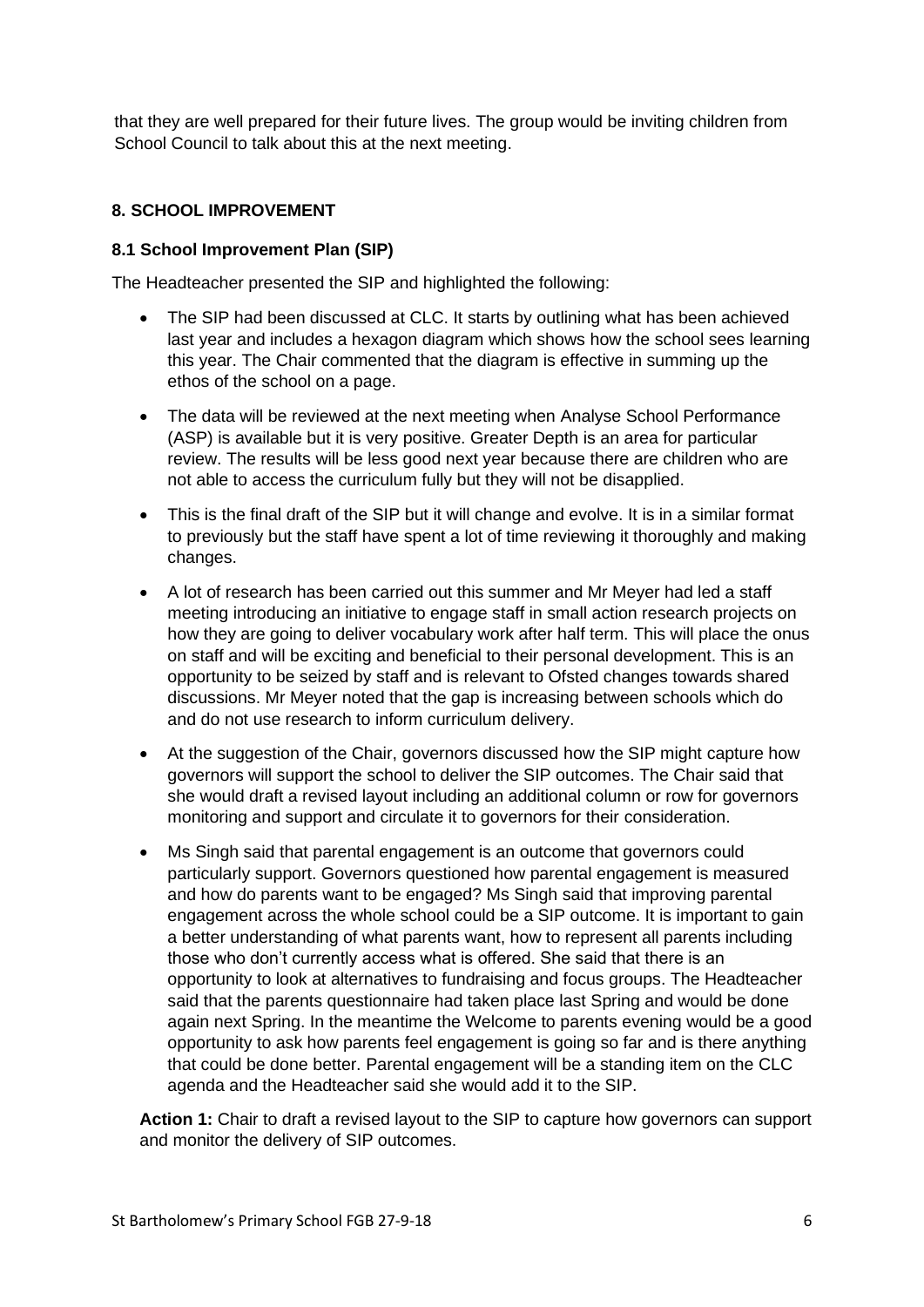**Action 2:** Chair to email Ms Smith asking her to add parental engagement as a standing item to the CLC agenda

**Action 3:** Headteacher to add parental engagement to the SIP.

Governors thanked the Headteacher and Senior Leadership Team for a comprehensive SIP.

### **8.2 Pupil Premium and PE Premium**

Pupil Premium (PP): The Headteacher said that the PP results would be fully reviewed when the ASP is available. There are 63 children in the school receiving PP funding. The school has undertaken research into the different ways PP funding can be used. The results in Year 6 are good with a gap of less than 3%. Although inroads have been made there is still a long way to go. The school is reviewing need on a case by case basis to tailor the support to individual children's needs. Parents are becoming better at saying what support is needed, such as lunch, breakfast or school uniform. EAL interventions for PP children and others across the school will be reviewed at half term. Mr Erdly asked whether demographic changes have impacted on PP. The Headteacher said that overall families are slightly wealthier but it is the families who are just outside the limit that are a concern. Some classes have children who qualify for free school meals (FSM) but do not have PP funding. She said that 23 PP children had left school and that this has had a significant impact on school finances. Mr Meyer said that the school is helping parents to access PP. The Headteacher said that PP will be reviewed at half term.

PE Premium: The Headteacher reported that funding Sports Day had been a worthwhile use. The playground had been marked out for the Daily Mile, there is swimming for Year 4 and a sports coach for breakfast club starting at 7.45 am. She said a lot of reception children use breakfast club. The school is pleased with what has been achieved with the PE premium and is able to do some more.

# **9 SAFEGUARDING**

### **9.1 Safeguarding**

The safeguarding report is in My Drive and was discussed in the CLC meeting as reported in item 7.1 above. Ms Lloyd has not yet completed her termly visit but this will be done. The Chair, the Headteacher and the School Business Manager had completed Safer recruitment training last year.

### **9.2 Health and Safety**

The premises report from Mr Patrick had been received in item 7.2 above. The Headteacher confirmed that the wasps had been inspected three times and a nest dealt with although there were still wasps around. The rats had been baited.

# **9.3 Keeping Children Safe in Education**

Governors had received a presentation from Cathryn Johnston, Safeguarding Lead prior to this meeting. She had asked governors to email her to confirm that they had read and understood part 1 of the guidance.

# **10 PERFORMANCE RELATED PAY AND APPRAISAL**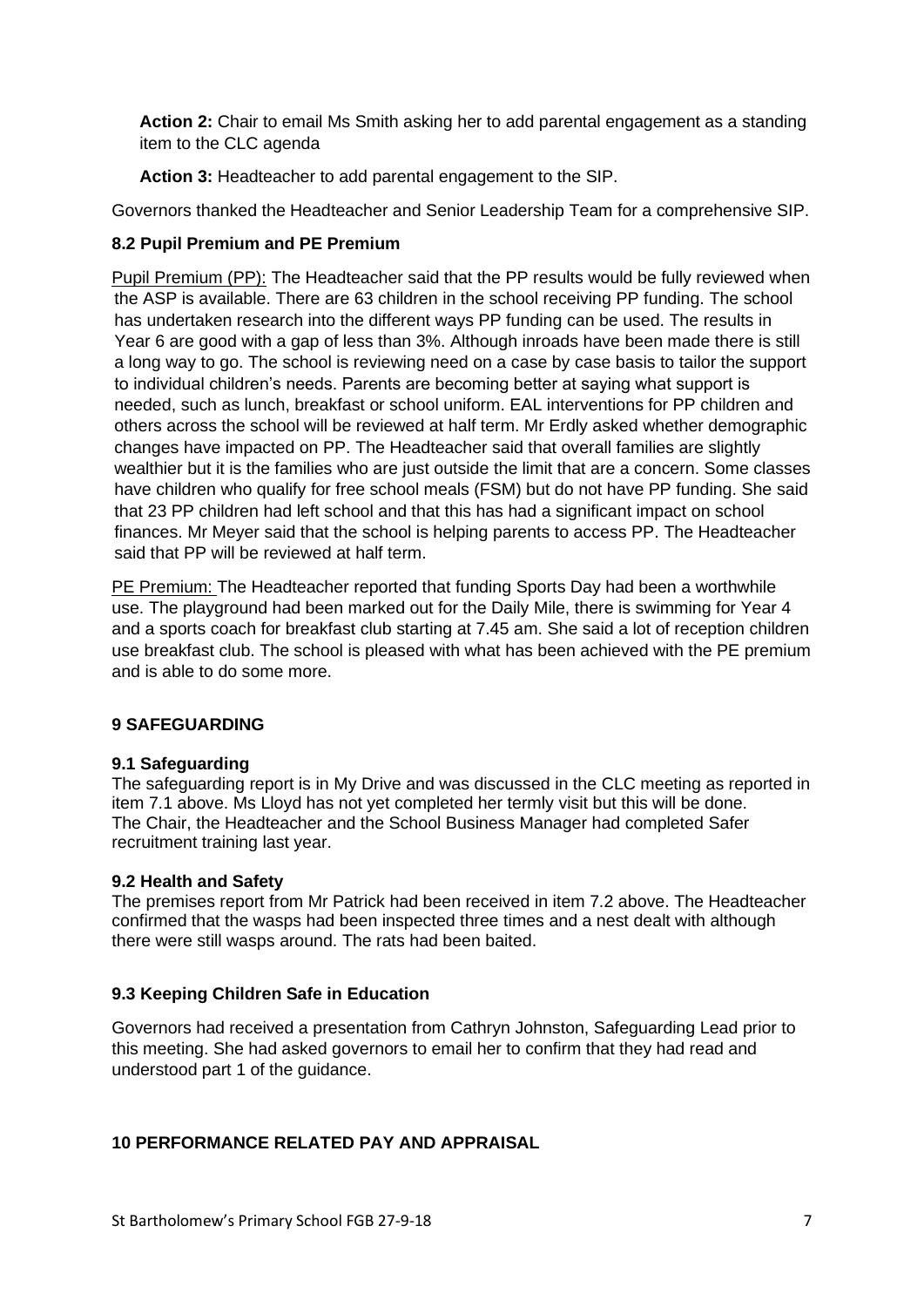**Pay Policy:** The Headteacher said that the school would be using the trade union model policy and that she would circulate it to staff before presenting it to governors.

**Performance Appraisal Policy:** Governors agreed to defer review of the Performance Appraisal Policy until the Headteacher has reviewed it in the light of recently received pay information.

**Action 4: Clerk** to include review of the Pay Policy and the Performance Appraisal Policy on the agenda of the November FGB meeting.

### **11 BUDGET PREPARATIONS 2018-19**

The draft budget for 2018-19 will be considered at Resources Committee and a Governing Body meeting later in the year.

### **12 SCHOOLS FINANCIAL VALUES STANDARD (SFVS)**

Arrangements to meet SFVS requirements will be considered at Resources Committee and a Governing Body meeting later in the year.

### **13 POLICY REVIEW**

#### **13.1 Safeguarding Policy**

The Headteacher said that the Safeguarding Policy was on MyDrive and included the relevant changes from the September 2018 guidance update.

Governors **AGREED** the Safeguarding Policy.

### **13.2 SEND Policy**

Review of the SEND Policy was deferred until the November Governing Body meeting.

**Action 5: Clerk** to include review of the SEND Policy on the agenda of the November FGB meeting.

**13.3 Website update:** Ms Wilkes had been reviewing compliance of the school website on a termly basis. Mr Erdly and Ms Haynes agreed to take over this role.

**Action 6: Mr Erdly and Ms Haynes** agreed to review compliance of the school website once a term.

### **14 GOVERNORS' ACTIVITIES AND TRAINING**

#### **14.1 Visits to the school, meetings attended and other activities**

The Chair reported on her visit to Early Years. She has filed her written report on My Drive. She said that the visit had taken place in the first full week for the children and she had been impressed with how calm and industrious the children had been. She had observed a lot of purposeful play and learning especially reinforcement of the ground rules. Mr Meyer said that changes were being made to the climbing frame to make it safer for the young children.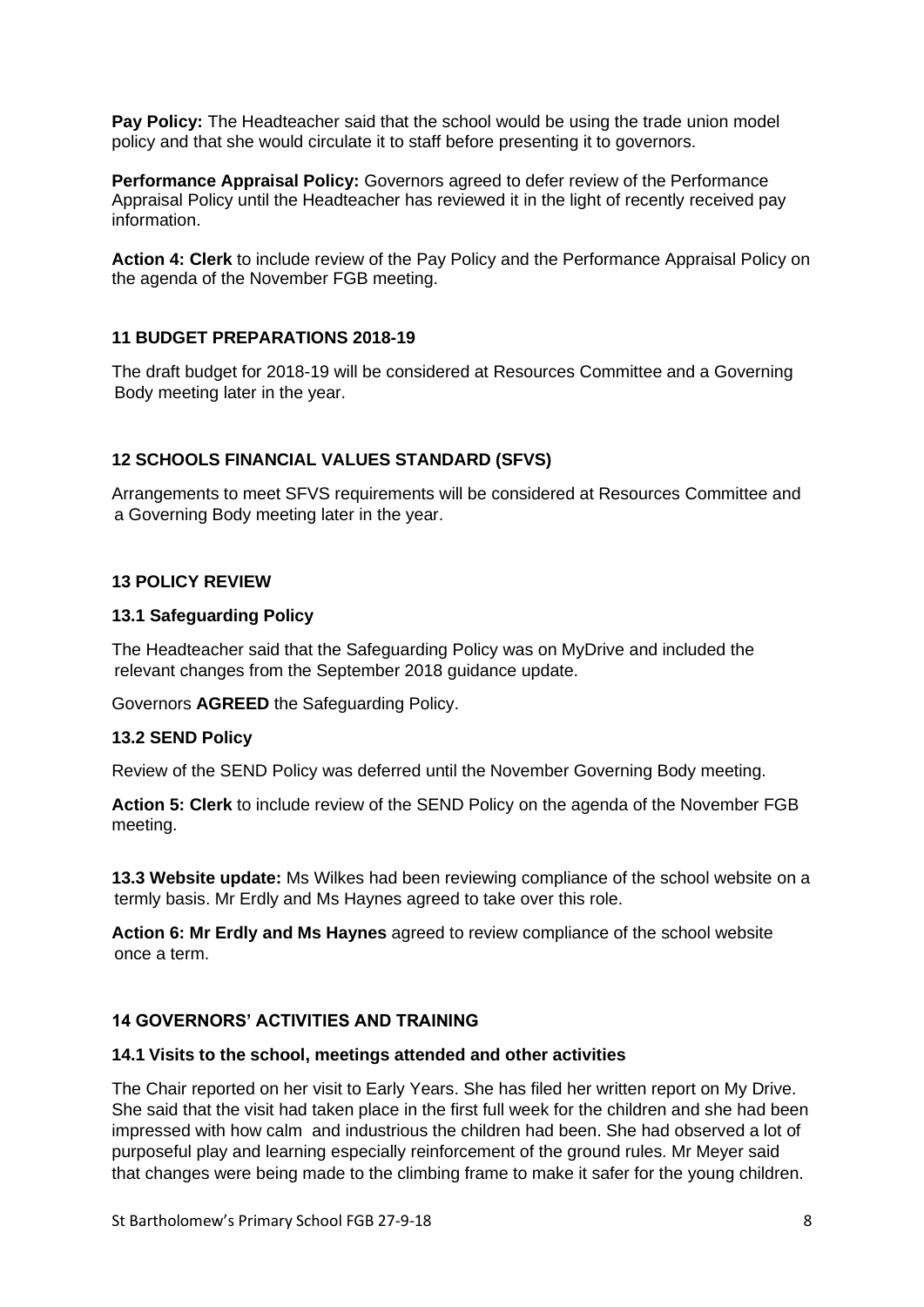In response to a question from Mr Main, he said it is currently being partly used; the monkey bar is being used under adult supervision but the rings, slide, ladder and climbing net are not being used. He confirmed that it is on a safety surface.

# **14.2 Governing Body training**

Mr Erdly encouraged governors to look at the training on offer in the GIP. He asked governors to notify him of any training they have undertaken for the training record which he is aiming to keep on My Drive.

The Chair and Vice Chair will be attending training regarding their roles In March 2019.

Mr Main is attending Finance Parts 1 and 2 training.

The LGA Biennial General Meeting on  $12<sup>th</sup>$  November 2018 has been postponed pending the outcome of the Strategic Review of Governance. A new date is to be announced.

The Chair and the Headteacher are attending a training day at the Diocesan about highly effective schools.

The Chair continues her NGA training for chairs. As part of this she is observing two other chairs and, as a reciprocal arrangement, two people would like to observe the November governing body meeting. They will only be observing Ms Sutton's chairing, will not receive papers in advance, will not be able to take papers away or make notes and would not attend for confidential items. Mr Meyer asked whether they should be requested to sign a confidentiality statement. The Chair replied that all participants had signed up to confidentiality on the course and that would cover this observation. The Chair asked any governors with concerns to contact her by email.

Governors **AGREED** to two observers attending the November governing body meeting to observe the chair as part of the NGA training for Chairs course.

### **15 COMMUNICATIONS WITH PARENTS AND CARERS**

Governors had discussed this under item 8.1 above and agreed actions.

# **16 ANY URGENT/OTHER BUSINESS**

**Friends of St Bart's:** The Friends of St Bart's do a lot of fund raising for the school and have a positive impact on communications with parents but is in difficulty at the moment. Governors noted that there are a lot of working parents and whilst people are willing to volunteer for small roles no-one has the capacity to lead and run a charity, to recruit volunteers or do shopping and co-ordinate events. Skill sets are important too. In order to retain its status as a charity, there has to be a Chair, Vice-Chair, Treasurer and Secretary and seven committee members. Ms Carlyon will remain as the link governor for the Friends of St Bart's and there will be a further discussion at the next governing body meeting under link governor feedback and to develop a contingency plan.

**Action 7:** Clerk to add Friends of St Bart's to agenda for November governing body meeting.

**School term and holiday dates:** The Headteacher said she would review these.